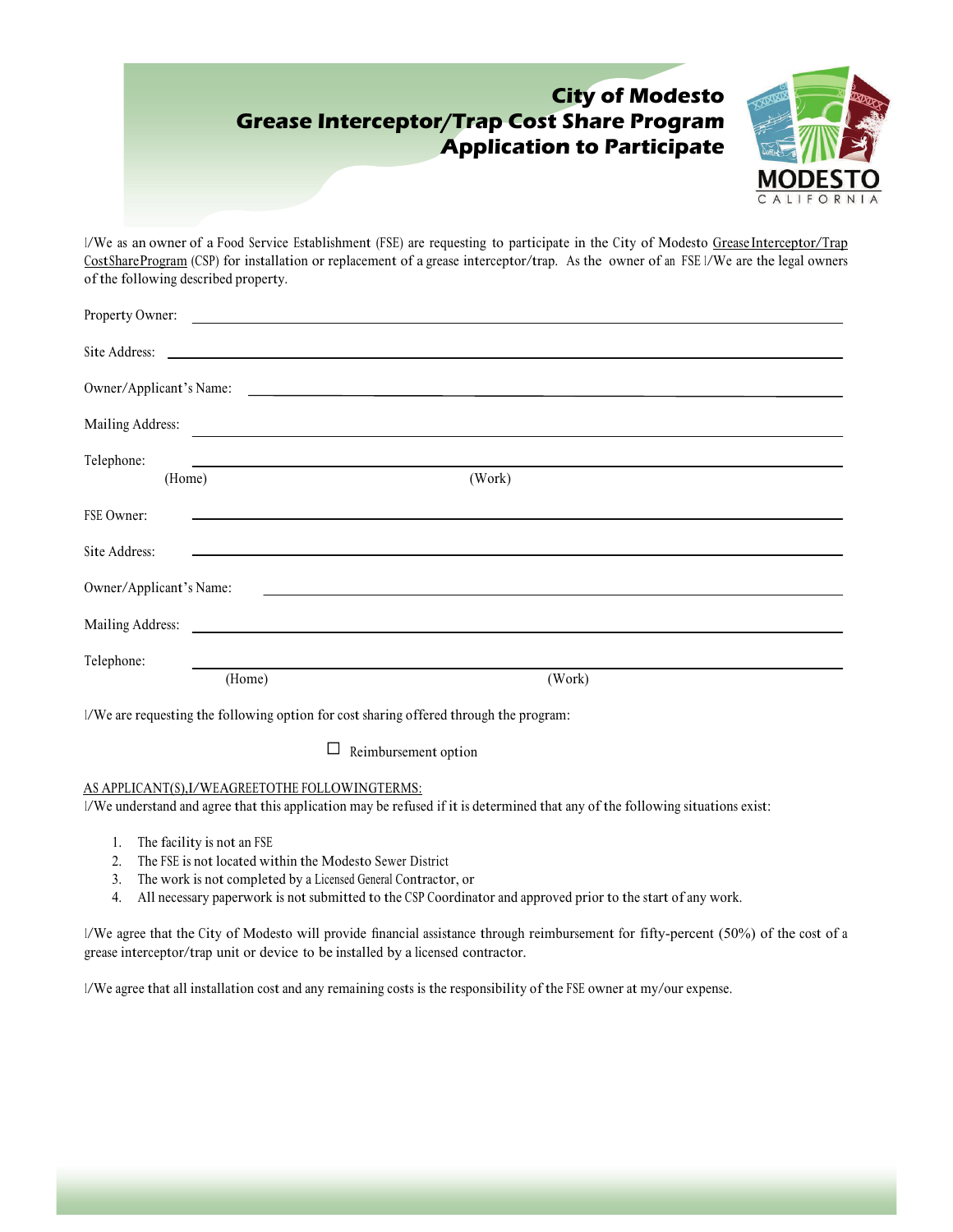# **Grease Interceptor/Trap Cost-Share Program Application to Participate**



1/We understand that the Section 5-6.1003(e) of the Modesto Municipal Code states:

FOG Pretreatment Required. Every FSE and MFF is required at the time of construction, remodel, and/or change in operations to install, operate and maintain an approved type and adequately sized grease removal device necessary to maintain compliance with the objectives of this chapter, subject to the waiver provisions of Section 5-6.1006. The grease removal device shall ance with the objectives of this chapter, subject to the waiver provisions of Section 5-6.1006. The grease removal device shall<br>be adequate to separate and remove FOG contained in wastewater from FSEs and MFFs prior to dis tem, as determined by the then current adopted addition of the California Plumbing Code (CPC). Fixtures, equipment, and tem, as determined by the then current adopted addition of the California Plumbing Code (CPC). Fixtures, equipment, and<br>drain lines located in the food preparation and clean up areas of any FSEs or MFFs that are a source o connected to the grease interceptor. Compliance shall be established as follows: **Exity of Modesto**<br> **Application to Participate**<br> **Application MP application COLES CONSE CONSE CONSE CONSE CONSE CONSE CONSE CONSE CONSE CONSE CONSE CONSESSED A CALL FOR NUMER A CALL FOR NUMER AND MUST USE A CALL FOR NUME** 

- 2. Existing FSEs or MFFs and Commissaries.
	- ii. Any existing FSE or MFF, which, in the Director's determination has caused or contributed to grease-related blockage in the collection system, has one {1} or more private sewer laterals connected to hot spots and/or has contributed significant FOG to the collection system, shall be deemed to have reasonable potential to adversely impact the collection sys- tem and shall be required to install a grease control device within one hundred eighty {180} days upon issuance of written notification by the Director. Existing FSEs or MFFs and Commissaries.<br>ii. Any existing FSE or MFF, which, in the Director's determination has caused or contributed to grease-related<br>blockage in the collection system, has one {1} or more private sewer l contributed significant FOG to the collection system, shall be deemed to have reasonable potential to adversely impact the collection sys- tem and shall be required to install a grease control device within one hundred eig
	- iii. Any existing FSE or MFF or commissary that undergoes remodeling and/or a change in operations, as defined in this article, shall be required to install a grease control device or to obtain a waiver in accordance with Section 5- 6.1006.

Property Owner: (Signature) DATE:

FSE Owner: (Signature) DATE: